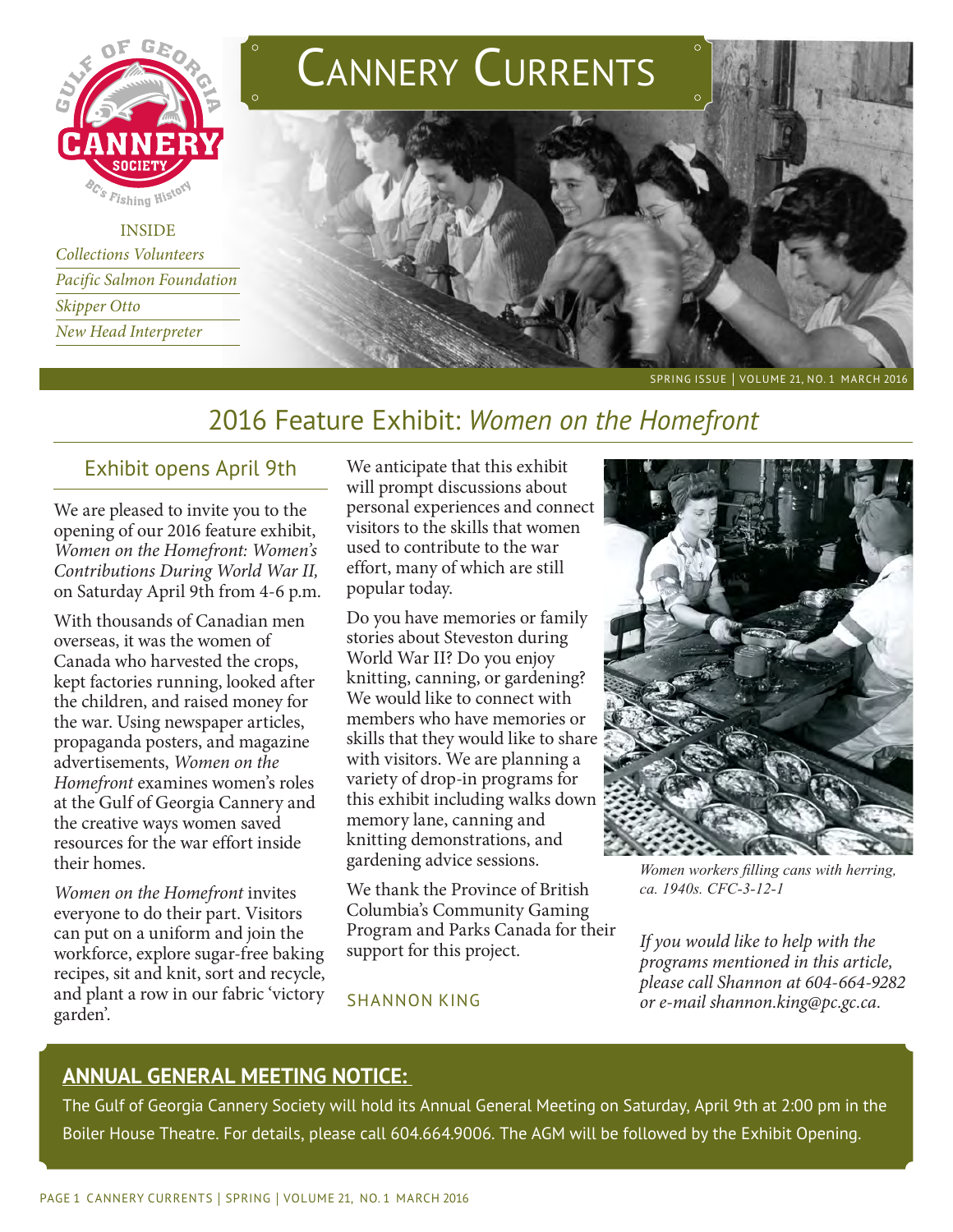# COLLECTIONS & ARCHIVES

## The Collections Department is looking for volunteers!

Yes, that's right! We have a number of great Collections related projects coming up this year, and we're looking to spread the love and get more people involved.

Some of the projects that we are looking for assistance with include (but are not limited to):

• inventorying, cataloguing and photographing artifacts in the Collections storage areas as part of the ongoing Collections Rationalization Project;

- • digitizing archival materials – specifically, helping us to scan and describe our extensive salmon can label collection;
- inventorying and assessing our large collection of nautical charts, maps, and plans in the archives;

• collecting interviews of people as part of our new Oral History Project;

• and helping with research for future feature exhibits.

We are looking for volunteers who can commit to a minimum 2-3 hours per week over a 4-6 month (or more) period, depending on the project. Training in general collections care and handling, as well as more specific project related



*One of the many opportunities available for Collections Volunteers is helping to inventory and assess the large collection of charts, maps, and plans in our archival collection.* 

training will be provided. Some of the skills you can expect to gain through volunteering with Collections include: hands-on experience working with artifacts and archival materials, research and evaluation skills, working with people in the community, digitization and description experience, and much, much more!

If you're interested in working with artifacts and archival materials, or even just becoming more involved

in preserving the history of the West Coast fishing industry, it would be wonderful to hear from you! Please contact Heidi Rampfl, Collections Manager, at 604-664- 9007 or heidi.rampfl@pc.gc.ca to further discuss your options and areas of interest.

HEIDI RAMPFL

VOLUNTEERS

**Call for Volunteers!** We are looking for some extra help over Spring Break to assist with crafts, stories and activities for children and families. If you are interested in volunteering March 12-24, please contact Shannon King at shannon.king@pc.gc.ca or 604-664-9282.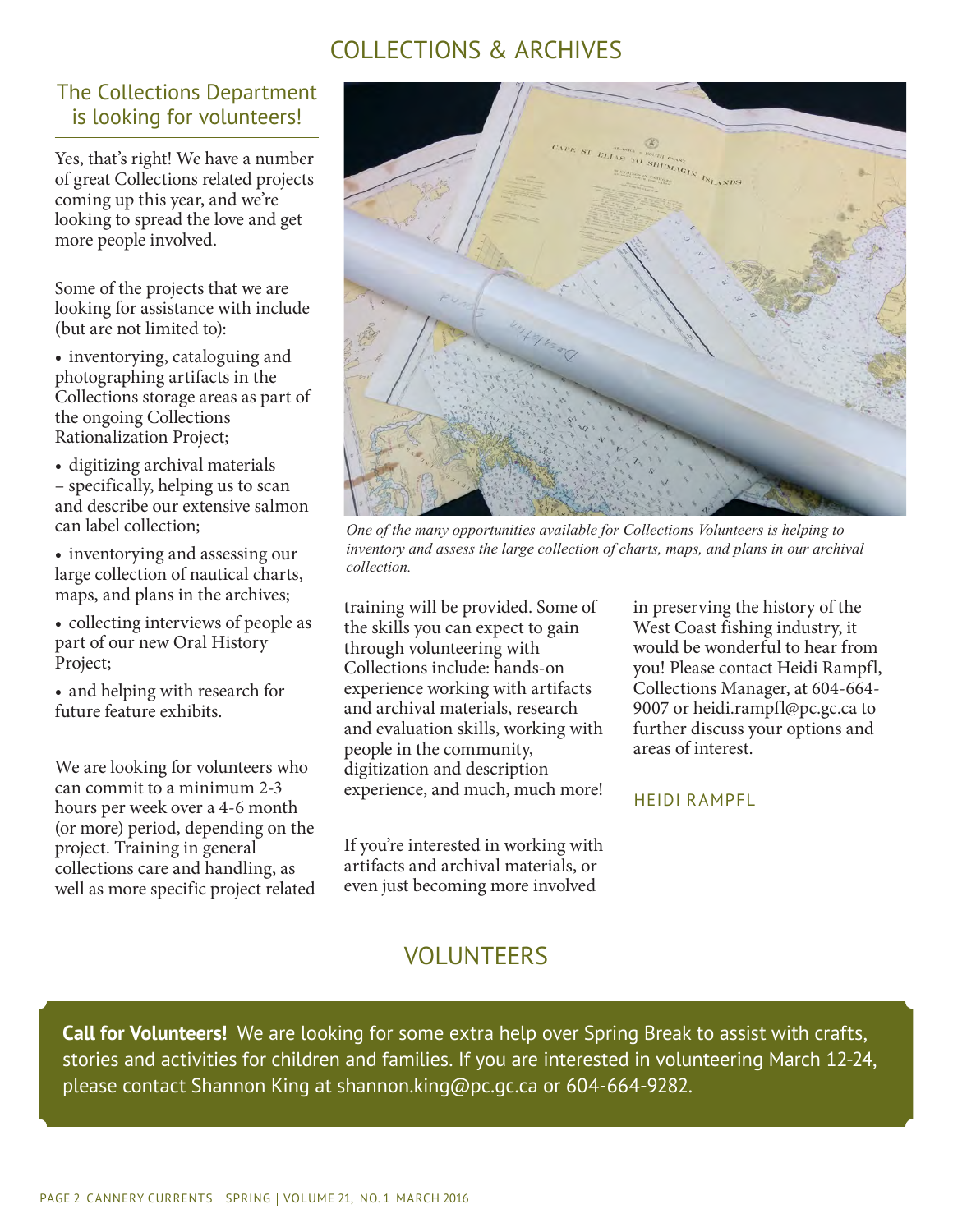# FROM THE EXECUTIVE DIRECTOR

## Thanks to the Pacific Salmon Foundation



The Pacific Salmon Foundation (PSF), is a non-profit charitable organization dedicated to the conservation and restoration of wild Pacific salmon and their natural habitats in BC and the Yukon. The Foundation exists to support 'salmon communities' in their efforts, promote awareness of this keystone species, and guide the sustainable future of wild Pacific salmon and their habitat.

We are very thankful to be one of these 'salmon communities' and to have received support from PSF for a number of projects. Highlights that visitors regularly enjoy, include: our yearly salmonid program where we hatch and raise baby salmon eggs, then release them at a hatchery in Surrey; and the Best Catch touch screen. Installed in the Fishing the West Coast gallery in 2013, this touch screen display is a hit with visitors who are interested in sustainable fishing methods used on the west coast.

In 2015, we were thankful to receive funding for our feature exhibit, *Trading Routes: Rivers, Fish and Oil,* which explored the complex topic of resource development along BC's rivers through art. In conjunction with this, a short salmon film entitled *Flow,* was developed by artist Ruth Beer using footage of the 2014 Adams River run and archival

cannery images. To help visitors connect to the natural beauty of BC salmon, this 4 minute film will be shown in our theatre alongside our *Journey Through Time* orientation film.

For the final three weeks and grand finale of the *Trading Routes* exhibit, which closes on March 9th, the film *Flow* will also be projected on the outside of our oil drum storage building during evening hours.

Thank you again to PSF for their continued support of our work. We share the purpose of raising awareness of the importance of salmon and their habitat and look forward to many more collaborations in the future.

For more information about the Pacific Salmon Foundation, visit www.psf.ca.

#### REBECCA CLARKE

## WHAT'S NEW IN THE CANNERY STORE

## Skipper Otto starts delivery to Steveston!

As you may recall, we mentioned our new partnership with Skipper Otto's Community Supported Fishery (CSF) in our last *Cannery Currents.* We have now had our first delivery of seafood to the Cannery, and are looking forward to the full start of the season, when the selection increases, in late March.

Through Skipper Otto's CSF, members will be able to purchase premium, wild, and sustainable seafood, caught by independent, small-scale fishermen like Otto Strobel, whose son and daughterin-law, Shaun and Sonia Strobel, started this CSF.

To give you an idea about what kind of seafood products are available, the current items include: flash-frozen halibut fillet and albacore tuna loin, sliced sockeye lox, chum salmon roe, smoked chum salmon, and pink salmon candy. And this is just the start! Later in the season, members will also be able to order spot prawn, dungeness crab, lingcod fillet, sable fish fillet, and more.

Another unique feature of the Skipper Otto CSF is that on some of the product labels you will find a photo and name of the person who caught your fish, as well as the location and date of the catch.

And now, for the great news: Cannery Society members can receive \$20 off the membership fee from March 1 to April 30, by using the code: GOGCANNERY. For more info on joining this program, please visit: skipperotto.com

### MIMI HORITA